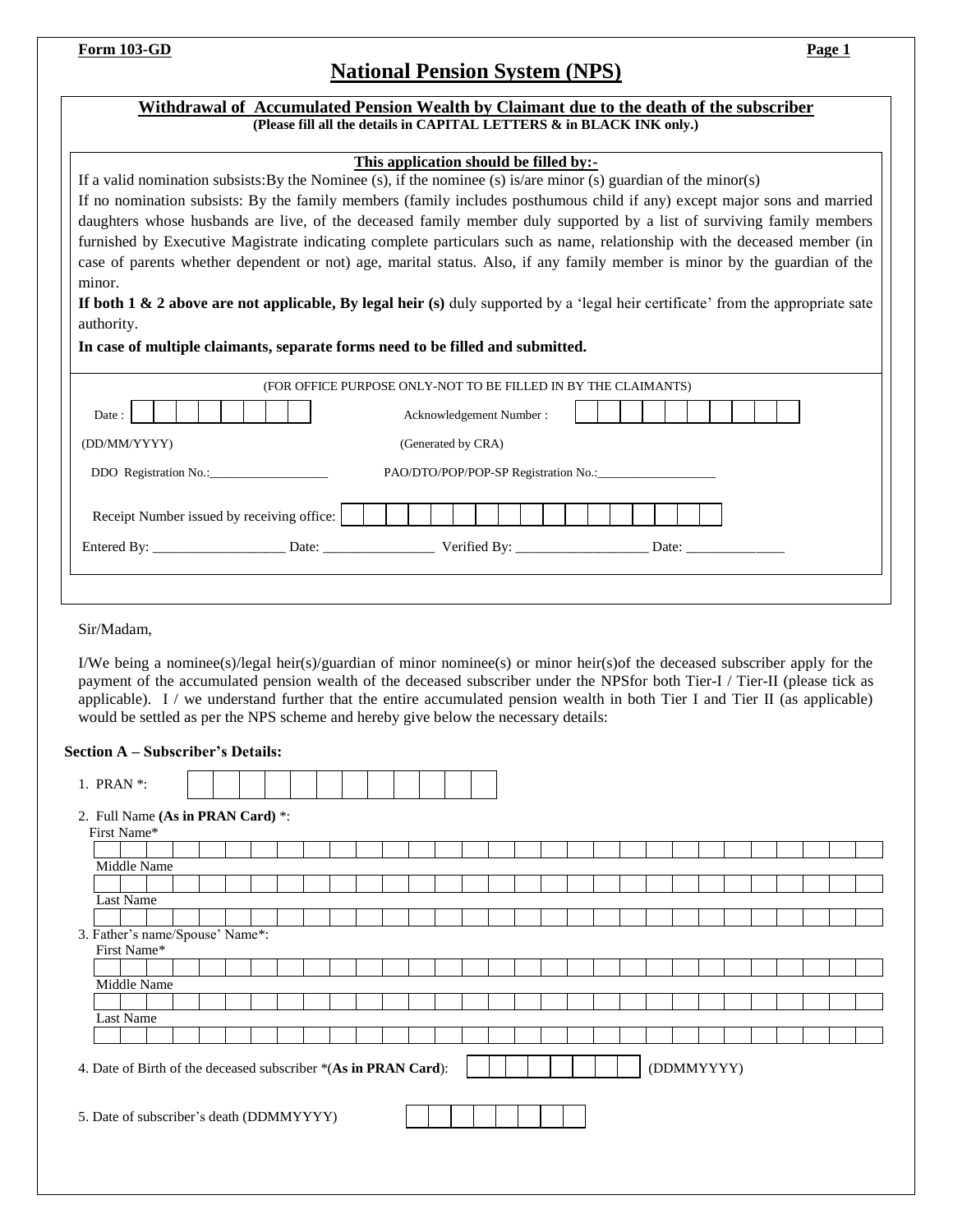# **Section B – Details of the Claimant (person entitled to receive claim proceeds under the policy):**

| 1. Name of the Claimant<br>First Name*                                                                                                                                                                                                                        |                       |  |                   | Middle Name |  |  |  |             |  | Surname/last name |  |  |  |  |  |
|---------------------------------------------------------------------------------------------------------------------------------------------------------------------------------------------------------------------------------------------------------------|-----------------------|--|-------------------|-------------|--|--|--|-------------|--|-------------------|--|--|--|--|--|
|                                                                                                                                                                                                                                                               |                       |  |                   |             |  |  |  |             |  |                   |  |  |  |  |  |
|                                                                                                                                                                                                                                                               |                       |  |                   |             |  |  |  |             |  |                   |  |  |  |  |  |
| 2. Claimant's current communication Address:                                                                                                                                                                                                                  |                       |  |                   |             |  |  |  |             |  |                   |  |  |  |  |  |
|                                                                                                                                                                                                                                                               |                       |  |                   |             |  |  |  |             |  |                   |  |  |  |  |  |
|                                                                                                                                                                                                                                                               |                       |  |                   |             |  |  |  |             |  |                   |  |  |  |  |  |
|                                                                                                                                                                                                                                                               |                       |  |                   |             |  |  |  |             |  |                   |  |  |  |  |  |
|                                                                                                                                                                                                                                                               |                       |  |                   |             |  |  |  |             |  |                   |  |  |  |  |  |
|                                                                                                                                                                                                                                                               |                       |  |                   |             |  |  |  |             |  |                   |  |  |  |  |  |
|                                                                                                                                                                                                                                                               |                       |  |                   |             |  |  |  |             |  |                   |  |  |  |  |  |
| 3. Date of Birth of the Claimant (DDMMYYYY):                                                                                                                                                                                                                  |                       |  |                   |             |  |  |  |             |  |                   |  |  |  |  |  |
| 4. Relationship with the Subscriber*:<br>(e.g. If claimant is son, claimant should fill the relationship as 'Son')                                                                                                                                            |                       |  |                   |             |  |  |  |             |  |                   |  |  |  |  |  |
| 5. Claimant's Guardian Details*(only in case of a minor):                                                                                                                                                                                                     |                       |  |                   |             |  |  |  |             |  |                   |  |  |  |  |  |
| First Name*                                                                                                                                                                                                                                                   |                       |  |                   | Middle Name |  |  |  |             |  | Last Name         |  |  |  |  |  |
|                                                                                                                                                                                                                                                               |                       |  |                   |             |  |  |  |             |  |                   |  |  |  |  |  |
| Section C - Claimant's Bank Details (Please refer General Instruction no.6):<br>I. Bank Details of the Claimant:<br>1. For Electronic transfer or Direct Credit through ECS/NEFT/RTGS, Proof attached for Bank Details*:<br>Cancelled Cheque Bank Certificate |                       |  |                   |             |  |  |  |             |  |                   |  |  |  |  |  |
| 2. Type of Bank Account*:<br>3. Bank A/c Number*                                                                                                                                                                                                              |                       |  |                   | Savings A/c |  |  |  | Current A/c |  |                   |  |  |  |  |  |
|                                                                                                                                                                                                                                                               |                       |  |                   |             |  |  |  |             |  |                   |  |  |  |  |  |
| 4. Bank Name*                                                                                                                                                                                                                                                 |                       |  |                   |             |  |  |  |             |  |                   |  |  |  |  |  |
| 5. Bank Branch*                                                                                                                                                                                                                                               |                       |  |                   |             |  |  |  |             |  |                   |  |  |  |  |  |
|                                                                                                                                                                                                                                                               |                       |  |                   |             |  |  |  |             |  |                   |  |  |  |  |  |
| 6. Bank Address*                                                                                                                                                                                                                                              |                       |  |                   |             |  |  |  |             |  |                   |  |  |  |  |  |
|                                                                                                                                                                                                                                                               |                       |  |                   |             |  |  |  |             |  |                   |  |  |  |  |  |
| 7. Pin Code *                                                                                                                                                                                                                                                 |                       |  | 8. Bank IFS Code* |             |  |  |  |             |  |                   |  |  |  |  |  |
| 9. Bank MICR Code                                                                                                                                                                                                                                             | (Wherever applicable) |  |                   |             |  |  |  |             |  |                   |  |  |  |  |  |
|                                                                                                                                                                                                                                                               |                       |  |                   |             |  |  |  |             |  |                   |  |  |  |  |  |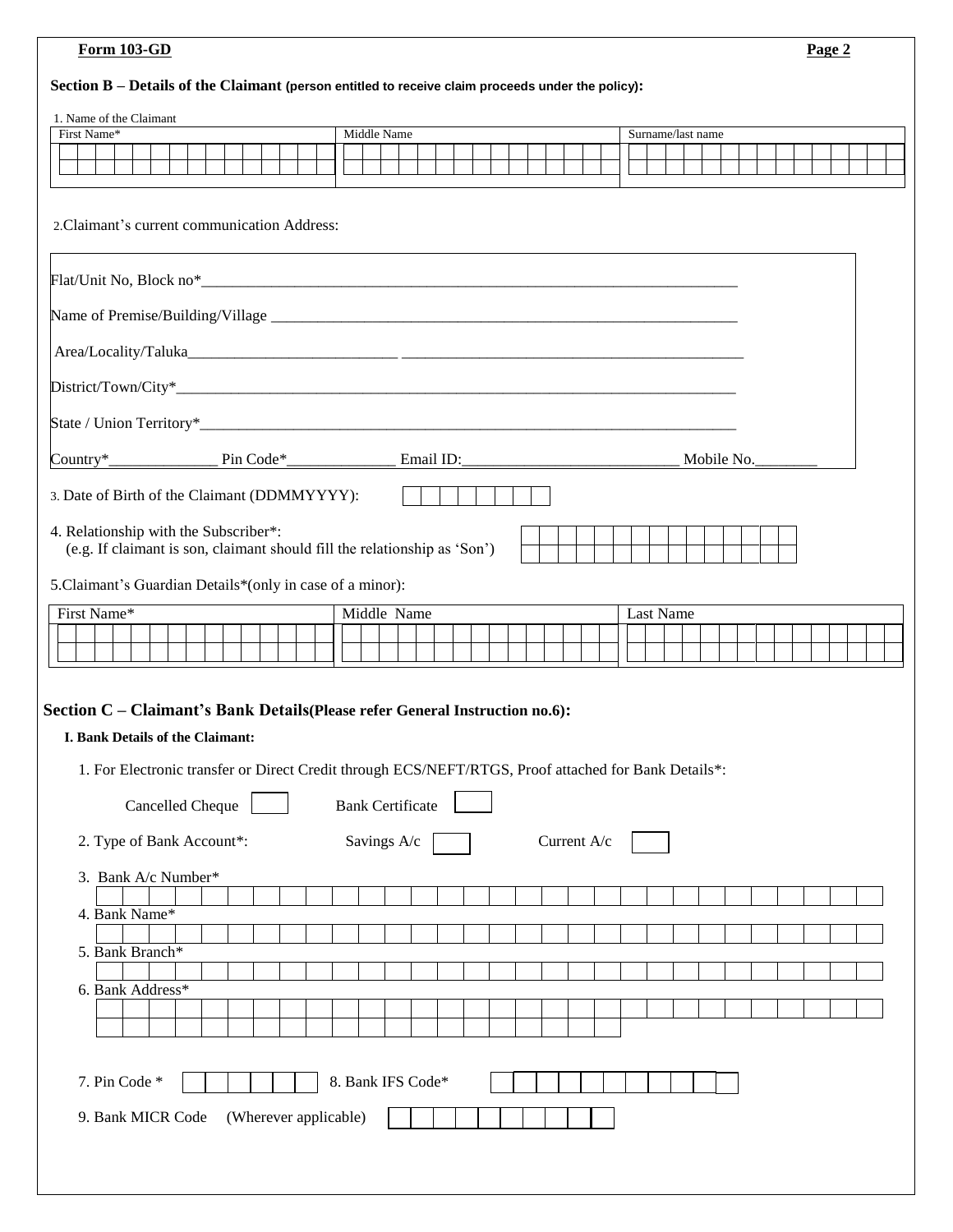# Affix 1 Rupee Revenue Stamp **Form 103-GD Page 3** ========================================================================================= **CLAIM FOR THE WITHDRAWAL OF ACCUMULATED PENSION WEALTH BY CLAIMANTS – DUE TO THE DEATH OF THE SUBSCRIBER UNDER NATIONAL PENSION SYSTEM Advanced Stamped Receipt Claimant / Guardian of the Claimant (if the claimant is minor)** Received a sum of Rs. /- (Rupees………………………………………………………………...……...…….Only)from National Pension System / National Pension System Trust by deposit in my Saving Bank / Current account towards the settlement of National Pension System account of late Shri/Smt…………………………………………………………….with PRAN Number ……………………………… **Declaration:** I/We (as mentioned below), the nominee(s)/legal heir(s)/guardian of minor nominee(s) or minor heir(s)of NPS SubscriberShri/Smt./Ms.\_\_\_\_\_\_\_\_\_\_\_\_\_\_\_\_\_\_\_\_\_\_\_\_\_\_\_\_\_\_\_\_\_\_\_\_\_\_\_\_\_\_\_\_\_\_\_do hereby declare that the information provided above is true to the best of my/our knowledge and belief. Signature/Left Thumb Impression\* **Claimants Signature (Signature of guardian in case the claimant is a minor)** Name of the Claimant or of guardian \_\_\_\_\_\_\_\_\_\_\_\_\_\_\_\_\_\_\_\_\_\_\_\_\_\_\_\_\_\_\_\_\_\_\_\_\_\_ Date : D D M M Y Y Y Y Self attested photograph of the Claimant /guardian **TO BE FILLED/ATTESTED BY DDO/POP-SP** Certified that the above declaration and details has been signed / thumb impressed before me by Sh./Smt/Ms. \_after the nominee(s)/legal heir(s)/guardian of minor nominee(s) or minor heir(s) has read the entries / entries have been read over to him / her by me and got confirmed by him / her. Rubber Stamp of the DDO/POP-SP Signature of the Authorised Person DDO/POP-SP Registration Number \_\_\_\_\_\_\_\_\_\_\_\_\_\_\_\_\_\_ Designation of the Authorised Person : \_\_\_\_\_\_\_\_\_\_\_\_\_\_\_\_\_\_\_\_\_\_\_\_\_\_\_\_\_\_\_\_\_\_ (Allotted by CRA) DDO/POP-SP Office Name : Date : D D M M Y Y Y Y **TO BE FILLED/ATTESTED BY PAO/DTO/POP/POP-SP Rubber Stamp of the PAO/DTO/POP/POP-SP** PAO/DTO/POP/POP-SP Registration Number (Allotted by CRA): \_\_\_\_\_\_\_\_\_\_\_\_\_\_\_\_\_\_\_\_\_\_\_\_\_\_\_\_\_\_\_\_\_\_\_\_\_\_\_\_\_\_\_\_\_\_\_\_\_\_\_\_\_\_\_\_\_\_\_ Signature of the Authorised Person

and sign across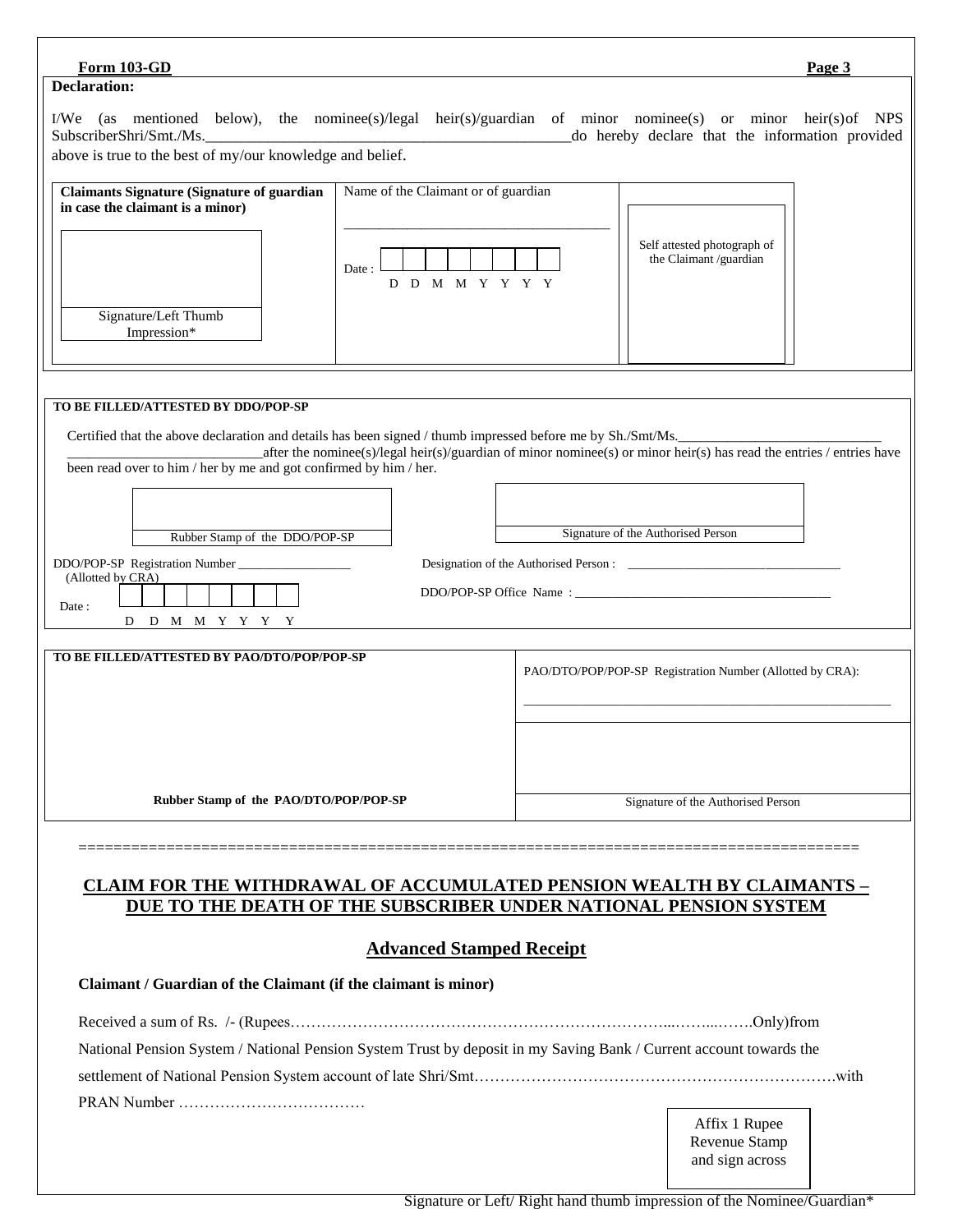| Requirements submitted along with this form                                                                  | Yes / No |
|--------------------------------------------------------------------------------------------------------------|----------|
|                                                                                                              |          |
| Original PRAN Card                                                                                           |          |
| In the absence of PRAN card, notarized affidavit                                                             |          |
| Death certificate in original issued by local                                                                |          |
| authorities                                                                                                  |          |
| Photo ID                                                                                                     |          |
| Address proof of the Claimant                                                                                |          |
| Date of birth proof of claimant                                                                              |          |
| Legal heir certificate                                                                                       |          |
| Certified copy of family member's certificate                                                                |          |
| issued by Executive Magistrate                                                                               |          |
| Cancelled cheque (containing nominee Name, Bank                                                              |          |
| Account Number and IFS Code) or Bank                                                                         |          |
| Certificate                                                                                                  |          |
| Discharge Certificate from the employer (in case                                                             |          |
| claim is lodged through a POP/POP-SP)                                                                        |          |
| Note: PFRDA reserves the right to call for additional requirements, if needed for establishing a valid claim |          |

**under National Pension System.**

## **DECLARATION & AUTHORIZATION**

I hereby declare that the information given on this death claim application form is true and complete to the best of my knowledge and belief. I hereby declare and agree that any personal information collected or held by the National Pension System (NPS) (whether contained in this application or otherwise obtained) is provided andmay be held, used, and disclosed by the Company to individuals/organisations associated with the NPS or any selected third party (within or outside of India) for the purposes of processing this application.

|                                                                       |                               | Claimant Signature                                                                                                                                                 |
|-----------------------------------------------------------------------|-------------------------------|--------------------------------------------------------------------------------------------------------------------------------------------------------------------|
|                                                                       |                               | Name of Claimant                                                                                                                                                   |
| (in block letters, family name first)                                 |                               |                                                                                                                                                                    |
|                                                                       |                               | DD M M Y YYY                                                                                                                                                       |
|                                                                       |                               |                                                                                                                                                                    |
| D D M M Y YYY                                                         |                               |                                                                                                                                                                    |
|                                                                       | <b>ACKNOWLEDGMENT RECEIPT</b> |                                                                                                                                                                    |
|                                                                       |                               | Acknowledgment slip to the Claimant on receipt of completed application form for Withdrawal due to death of the subscriber<br>(To be filled by PAO/DTO/POP/POP-SP) |
| Received from PRAN : $\Box$ $\Box$ $\Box$ $\Box$ $\Box$ $\Box$ $\Box$ |                               |                                                                                                                                                                    |
|                                                                       |                               |                                                                                                                                                                    |
|                                                                       |                               | Time:                                                                                                                                                              |
| (Generated by CRA)                                                    |                               |                                                                                                                                                                    |